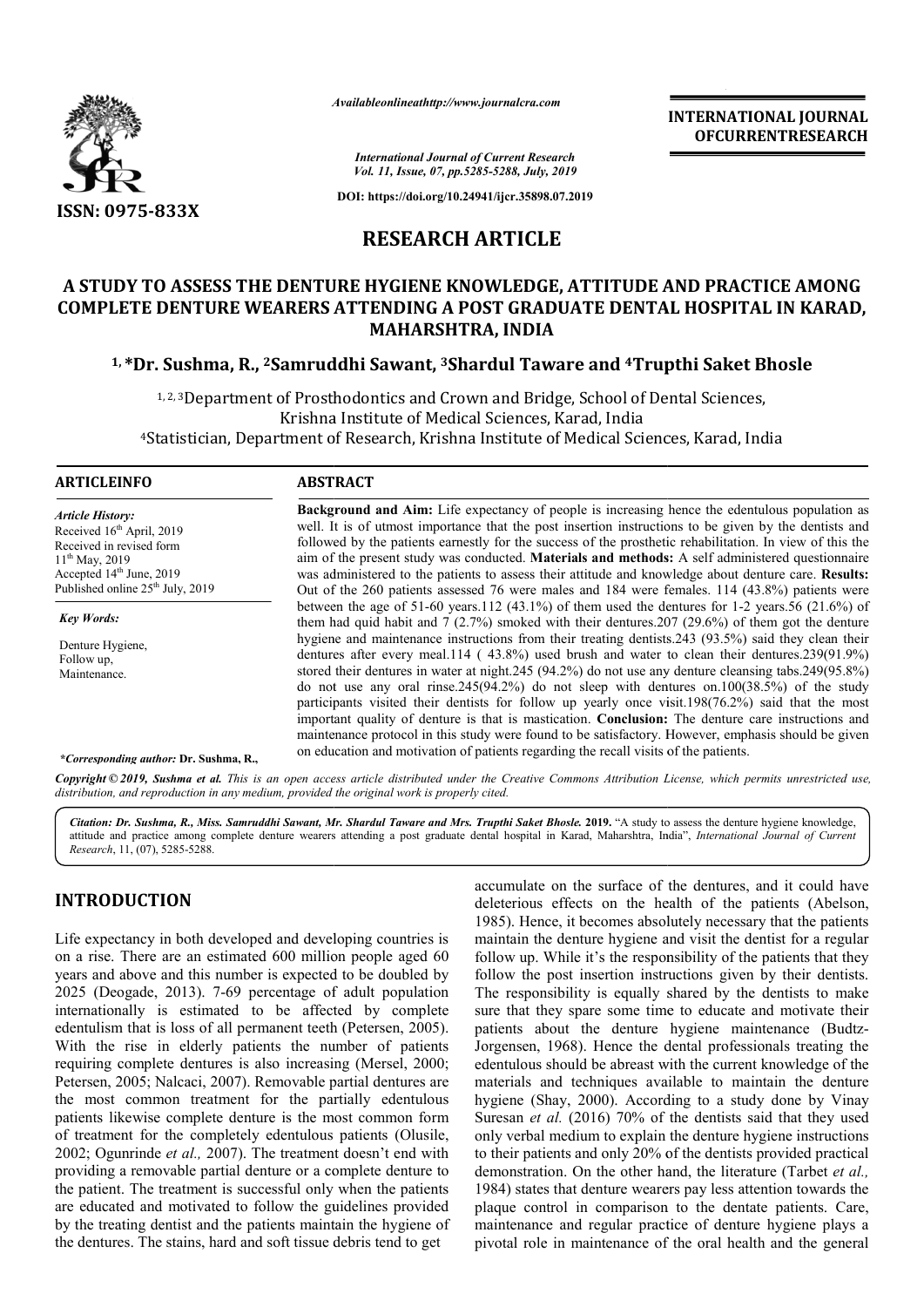health of the geriatric community. Unclean dentures predispose the patients to pathogens which can lead to an array of oral and general diseases. This in turn pushes the patient into a vicious cycle of health issue. Low self esteem, malodor, esthetic issues are the further problems associated with the unclean denture practices (Axe *et al.,* 2016). There is a close relationship between the denture hygiene practice, and other factors like attitude, age, education, gender, socioeconomic status, their chronic illness. Hence there is need for a special geriatric care when it comes to counceling the patients about the importance of denture hygiene practice (Dogan, 2012; Lal 2004). With the aim to assess the knowledge and evaluate the denture hygiene practice among the denture wearing patients attending a tertiary care dental hospital in Malkapur, Karad, Maharashtra. The objective of the study were to increase the awareness of denture hygiene maintenance among the denture wearers and to reinforce the denture hygiene maintenance practice among the denture wearers through education and motivation.

## **MATERIALS AND METHODS**

A descriptive, cross sectional survey was conducted using a self administered questionnaire involving the complete denture patients attending the Department of Prosthodontics, School of dental Sciences, KIMSDU, Karad. A comprehensive close ended, interviewer administered questionnaire comprising 11 questions was designed. The questionnaire recorded their demographic information like level of education, monthly income and questions related to their knowledge, attitude and practice of denture hygiene. The questionnaire was types and printed in English, Hindi and Marathi to ensure linguistic validity. This questionnaire was mailed to 10 experts in this field to review it for its face and content validity. The experts were requested to identify the deficient areas and provide recommendations and suggestions on ways to improve clarity of the questions. After the required modifications, the Cronbach's alpha agreement among the experts was 80% or 0.80, which denotes high level of agreement. The questionnaire was pilot tested on 30 patients and was assessed for uniformity of interpretation. The patients were made to sit comfortably on the dental chair and were explained in detail the purpose and details of the study. The questionnaire in language of their preference was handed over to them. The answers given by them were marked by a single subject expert. The questionnaire took about 10- 15 minutes to complete. The data collected during the study was not included in the main study. Based on the response rate in the pilot study, which was about 85%, a confidence interval of 95% and absolute precision set at 3%, the sample size calculated was 214. The minimum sample size was increased by 10% to compensate for non response and incomplete responses bringing the total sample size to 260. The ethical clearance was obtained from the University for the Study. Details of the study were explained to the patient and their consent to participate in the study was recorded. Only the consented subjects were involved in the study. The study subjects were randomly selected by recruiting old denture wearers visiting the Department of Prosthodontics for a recall visit and also few patients who resided in the nearby areas were recalled by telephonic conversation asking them to visit the department for a follow up. The patients were made to sit comfortably on the dental chair and were explained in detail the purpose and details of the study. The questionnaire in language of their preference was handed over to each of the study subjects. The answers given by them were marked by a single subject expert.

# **RESULTS**

Table 1 shows the number of participants in the study. Their age range is shown in Table 2. Age, education and occupation were having no response cases. So no significance was checked with the knowledge and denture hygiene practices of the population. It was found that, there was significant difference between Gender and period of using the current set of dentures and habits with dentures on. No. of males using dentures for less than a year, 5 years, 1-2 years were significantly higher than females ( $p$ <0.05) (Table 3). Number of females using mishri were significantly higher than males (p<0.05) (Table 4).

**Table 1. Table showing the gender distribution**

| Gender  | Percent       |  |
|---------|---------------|--|
| Females | 29.2          |  |
| Males   | 70.8          |  |
| Total   | $100^{\circ}$ |  |

**Table 2. Table showing the Age wise distribution**

| Age         | Percent |
|-------------|---------|
| $\leq 50$   | 3.1     |
| 51-60       | 21.5    |
| 61-70       | 43.8    |
| >70         | 28.1    |
| No response | 3.5     |
| Total       | 100     |

## **DISCUSSION**

This study was conducted to analyze knowledge, attitude and Practice of denture care/ hygiene of denture wearers attending the tertiary care dental hospital in a rural set up in western Maharashtra. To prevent the ill effects of the poorly maintained dentures on oral and general health appropriate denture care is of prime importance. The ill effects of poor denture hygiene among the denture wearers is a public health issue which needs to be addressed (Peterson 2005). It is of prime importance that the treating dentists sufficiently educate and motivate the denture wearers about the importance and protocol to for denture hygiene. According to a study done by Vinay Suresan (Suresan 2016) on the attitude of patient education in denture care among dental practitioners revealed that half the number of the participants said that they feel explaining denture hygiene instructions to old patients can be very time consuming. On the other side of the spectrum it has also been reported (Dikbas *et al.,* 2006; Collis, 1994; Hoad-Reddick, 1990; Budtz- Jorgensen, 1975) that the patients do not pay necessary attention towards maintenance of their dentures. The responsibility to avoid the ill effects of the dentures which aren't maintained is equally shared by the treating dentists as well as the patients. Most of the patients evaluated in this study have been using their dentures for an average period of 1-2 years majority had good denture cleanliness. This study is in conjunction with a study done by Ogunrinde *et al.* (2015) but in contrary to previous studies (Marchini 2004; Fenlon, 1998; Markovic 1999) where the dentures were poorly maintained. This difference in the result is probably because of the different population studied, the difference in the age group of participants. In response to the tobacco habits of the denture wearers, almost half of the participants (49.2%) said that they used tobacco in some form or the other with their dentures on.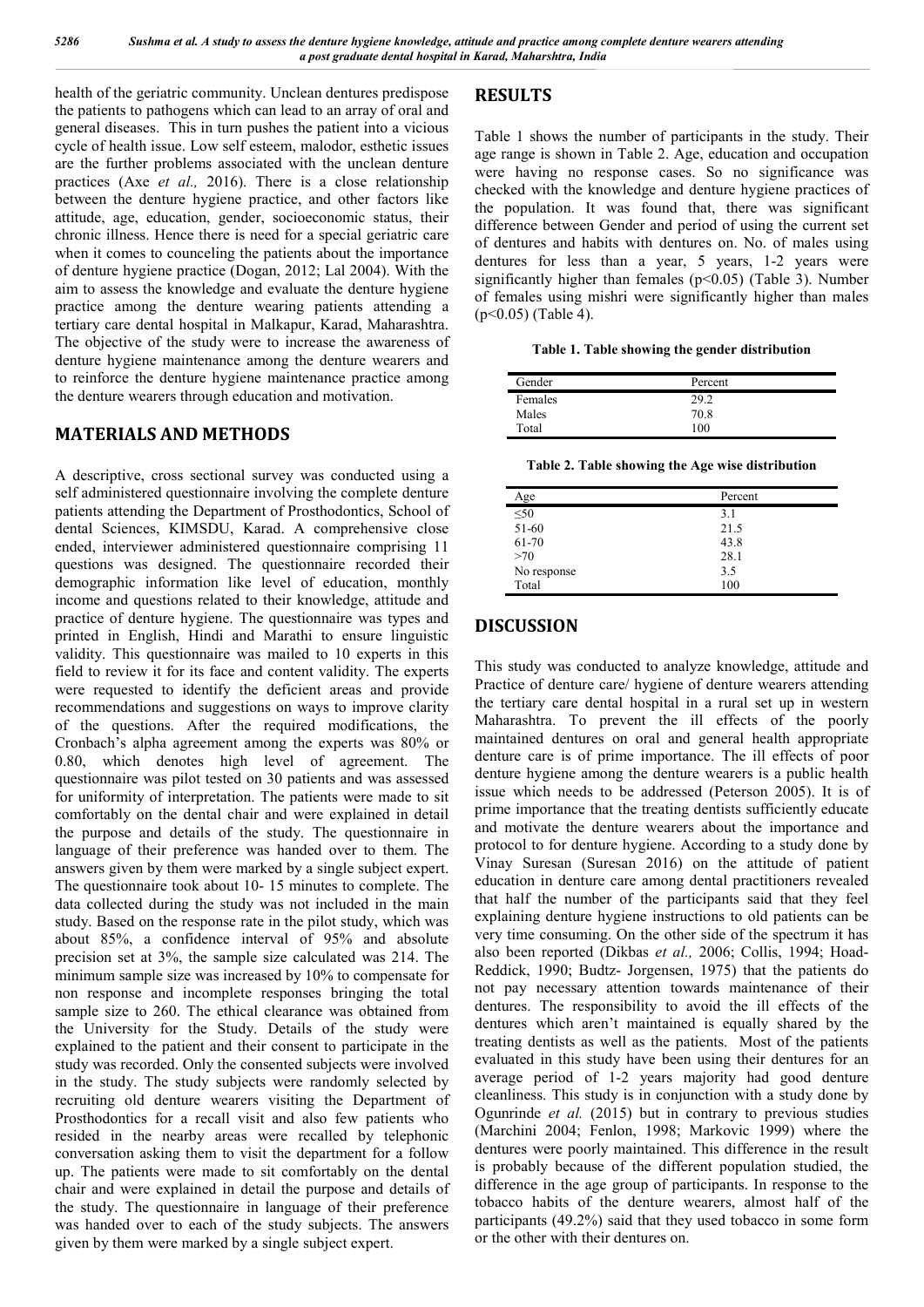**Table 3. Table showing significant difference between Gender and period of using the current set of dentures and habits**

| Gender  | Less than a vear         | vears     | vears<br>1-4               | 10 years<br>More than | Total | Chi sq. statistic | p value |
|---------|--------------------------|-----------|----------------------------|-----------------------|-------|-------------------|---------|
| Females | 30                       |           | $\sim$<br>∸                | . .                   | ືບ    | 18.42             | 0.00    |
| Males   | 47                       | 39<br>ر ر | oε<br>oυ                   |                       | 184   |                   |         |
| Total   | $\overline{\phantom{a}}$ | 44        | $\cdots$<br>$\overline{1}$ | $\sim$<br>-           | 260   |                   |         |
|         |                          |           |                            |                       |       |                   |         |

**Table 4. Table showing significant difference in gender with respect to use of mishri**

| Gender     | Smoke | other form<br>Use tobacco in anv | Use mıshrı | Ouid habit | No response                        | Total        | Chi sq.<br>. statistic | p value |
|------------|-------|----------------------------------|------------|------------|------------------------------------|--------------|------------------------|---------|
| $F$ emales |       |                                  | ∼<br>20    |            | $\gamma$ $\alpha$<br>$\mathcal{F}$ | $\sim$<br>76 | 48.94                  | 0.00    |
| Males      |       | $\sim$ $\sim$<br><u>. .</u>      | 1 U        | 48         | 86                                 | 184          |                        |         |
| Total      |       | 30                               | 20         | эt         | $\bigcap$<br>$1 - \epsilon$        | 260          |                        |         |

Tobacco and its products are known to cause precancerous lesions thereby leading to oral cancer (Vigneswaran, 1995; Blot, 1988). According to a study done by Patil *et al.* (2013) A total of 2,318 patients (61.8%) of the study population were diagnosed with lesions associated with tobacco use and the wearing of dentures. The result of their study strongly indicated a strong association between frictional keratosis with tobacco users and wearers of dentures. The response from this study for this particular question indicated us that there is an urgent need to educate and motivate the patients about the association of denture wearing and oral cancer. Denture wearers should be recalled for periodic check-ups which would help the clinician to diagnose any precancerous lesions and help take optimum preventive measures. And further studies need to be done in this front to help reduce the global cancer rate. About 80% of the patients in the present study responded stating that the denture hygiene instructions were provided for them by their treating dentists which is in contradictory to studies done by Dikbas *et al.* (2006), Hoad-Roddick *et al.*  (1990) Marchini *et al.* (2004), Jagger *et al.* (1995), Namrata, (2017), Amanda *et al.* (2010). In the present study 93.4% of the participants cleaned their denture more than 2 times a day, which is in accordance to a study done by Namrata and Dhanraj (2017), Peracini *et al.* (2010), and Pietrokovski *et al.* (1995) wherein respectively 85%, 73.58%, 96% of their study population brushed their dentures 2 or more times a day. This however is in excess compared to a study done by Dikbas *et al.*  (2006) where only 25% of their study population practiced cleaning their dentures twice daily. In the present study 43.8% of the participants of the present study used tooth brush and water to clean their dentures, 8.5% used only water, 29.6% of them used water, tooth brush and dentifrice,15% of them used water, tooth brush and soap. Similar results were found in a study by Namrata and Dhanraj, (2017) and Molouk *et al.*  (2013) where 40% and 31.14% respectively cleaned their dentures with brush and water. According to a study done by Shankar T (2017) et al 100% of their study population used brushing for denture cleaning. In our study only 3.1% used denture cleansers where as a study done by Namrata and Dhanraj, (2017) showed that about 51% of their study population used denture cleansers. In a study done by Veres *et al.* (1985) 63% subjects used only tap water to clean their dentures. In response to how the dentures are stored when not in use majority of the participants of this study (91.9%) of the patients soak it in cold water. Methods of storage of dentures when not in use was employed by 64.8% of the subjects in a study done by Shankar *et al.* (2017) 80.4% of the population said that they keep the dentures out while sleeping.2.3% of them kept it in mouth during sleep. Similar results were found in a study done by Shankar *et al.* (2017) where 13.2% of the study subjects wore the dentures at night. These results differ from other studies where a higher percentage of study subjects

that is 41.5% (Dikbas, 2016) and 64% (De Castellucci Barbosa *et al.,* 2008) were found to sleep with the dentures. 94.2% of the present study population said that they do not use any kind of denture cleansing tablets and 95.8% of them said that they do not use any kind of oral rinse. 36.2% of them said they have never visited their dentists after the dentures were inserted for follow up, 38.5% of them visited yearly, 5.4% of them visited only twice a year and 14.6% of them visited quarterly and 5.3% of them monthly. These observations from the present study are far from dentists recommendations. This possibly may be because of lack of denture hygiene instructions given by the dentists or a failure to follow the instructions given by the dentists. Limitation of this study however is that the study group was chosen from the patients visiting a tertiary hospital. And also the assessment was done using only the questionnaires and physical examination of the dentures and the oral soft tissues were not done. Hence there exists a scope where in a detailed study correlating the assessment of the dentures with the knowledge of the study participants.

#### **Conclusion**

Within the limitations of the study it can be concluded that the patients visiting the tertiary hospital have good knowledge and attitude about the denture hygiene. The instructions given by the dentists are followed and practiced by the patients. However, the patients need to be motivated in using the denture cleansing agents so as to prolong the life of the dentures. The emphasis need to be reinforced on the regular recall visits to maintain the oral tissues in a healthier state.

#### **REFERENCES**

- Abelson DC. 1985. Denture plaque and denture cleansers: Review of the Literature. Gerodontics.1:202-6.
- Axe AS., Varghese R., Bosma M., Kitson N., Bradshaw DJ. 2016. Dental health professional recommnendation and consumer habits in denture cleansing. *J Prosthet Dent*., Feb;115(2):183-188.
- Blot WJ., McLaughlin JK., Winn DM., Austin DF. 1988. Greenberg RS, Preston-Martin S, *et al.* Smoking and drinking in relation to oral and pharyngeal cancer. *Cancer Res.,* 48:3282–7.
- Budtz- Jorgensen E., Stenderup A., Grabowski M. 1975. An epidemiologic study of yeasts in elderly denture wearer. *Community Dent Oral Epidemiol.,* 3:115-9.
- Budtz-Jorgensen E., 1968. Materials and methods employed in cleaning dentures. *Br dent J.,* 124:107-15.
- Collis JJ., Stafford GD. 1994. A survey of denture hygiene in patients attending Cardiff dental hospital. *Eur J Prosthodont Restore Dent.,* 3:67-71